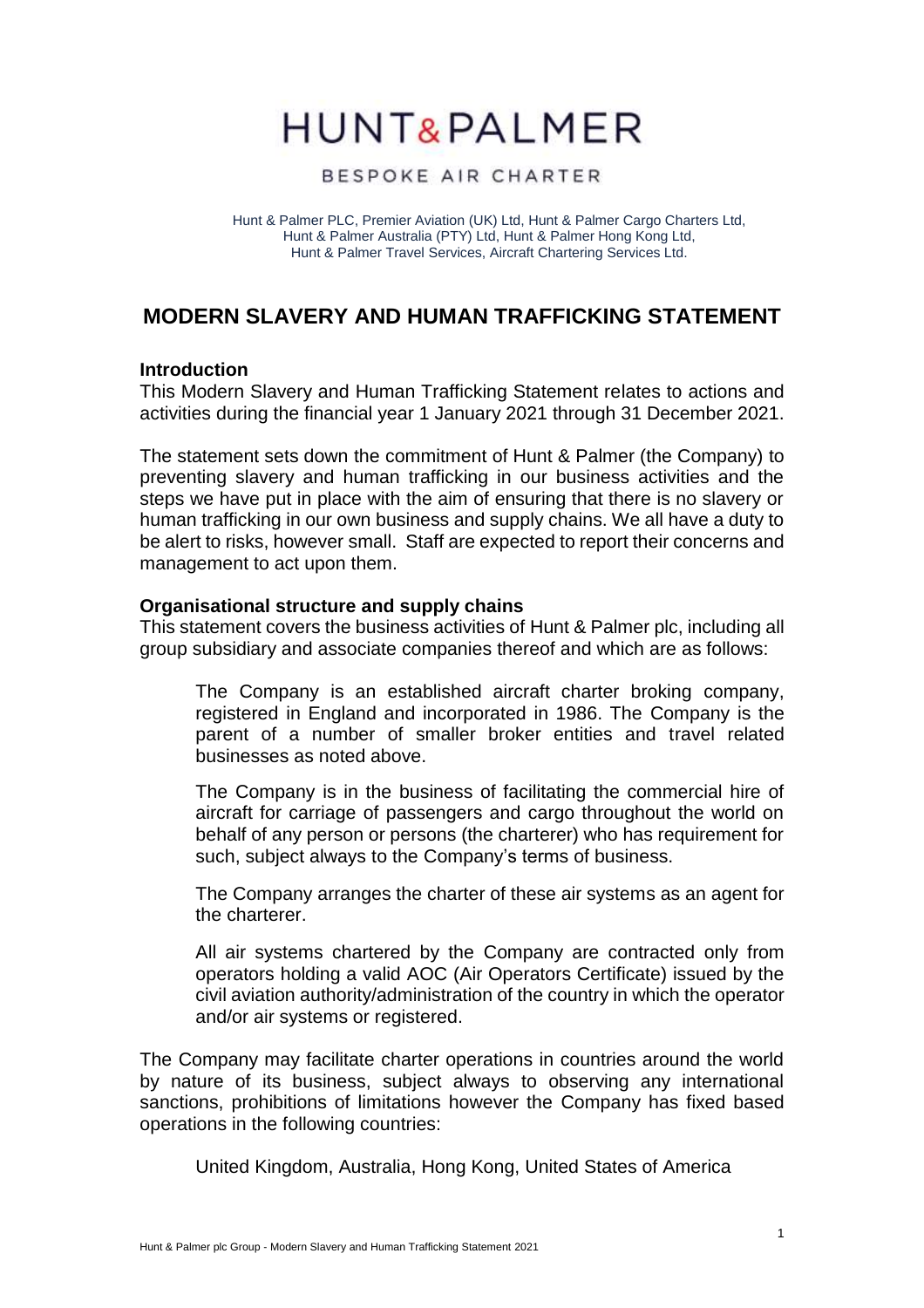The Company's core business activity, as described above, is undertaken at all these locations by staff employed by the Company and/or the local subsidiary in which they work.

The Company's business is concerned with the aviation industry and more specifically the hire of air systems from licensed operators as described herein, to an international client base that includes major corporations, government departments, NGOs and HNWs.

By its very nature the aviation industry is a closely regulated and technically advanced global business which requires the employment of a highly skilled and attentive workforce and is also one that attracts close scrutiny from supervising bodies in government and commerce along with the attentions of voluntary organizations and members of the public. The majority of suppliers with whom the Company conducts its business have their own Codes of Ethics, Governance and a statutory requirement to comply with international laws regarding Modern Slavery and Human Trafficking. In consideration of this, the Company believes that the risk of Modern Slavery in our supply chain is low.

#### **Training**

To ensure a good understanding of the risks of Modern Slavery and Human Trafficking in our business and supply chains, the Company requires all staff at any level, including any agency workers and temporary appointments to complete an online training course within 6 weeks of commencing employment with us and to refresh that training every two years thereafter.

#### **Policies**

The Company is committed to ensuring that there is no modern slavery or human trafficking in our business or our supply chains. This Statement affirms its intention to act ethically in our business relationships.

The following policies set down our approach to the identification of modern slavery risks and steps to be taken to prevent slavery and human trafficking in our operations

> **Whistleblowing policy** The Company encourages all its workers, customers and other business partners to report any concerns related to its direct activities or its supply chains.

> **Code of Conduct** - The Company's Code of Conduct sets down the actions and behavior expected of employees when representing the Company.

#### **Due Diligence Processes for Slavery and Human Trafficking**

The Company undertakes due diligence when considering taking on new suppliers, and regularly reviews its existing suppliers. The Company uses its reasonable endeavours and the resources at its disposal, to ensure as far as is practically possible, that these suppliers meet with our obligations in this regard. Such process will include but not be limited to, the use approved databases of corporate information and profiling, government sanctions lists, corporate and